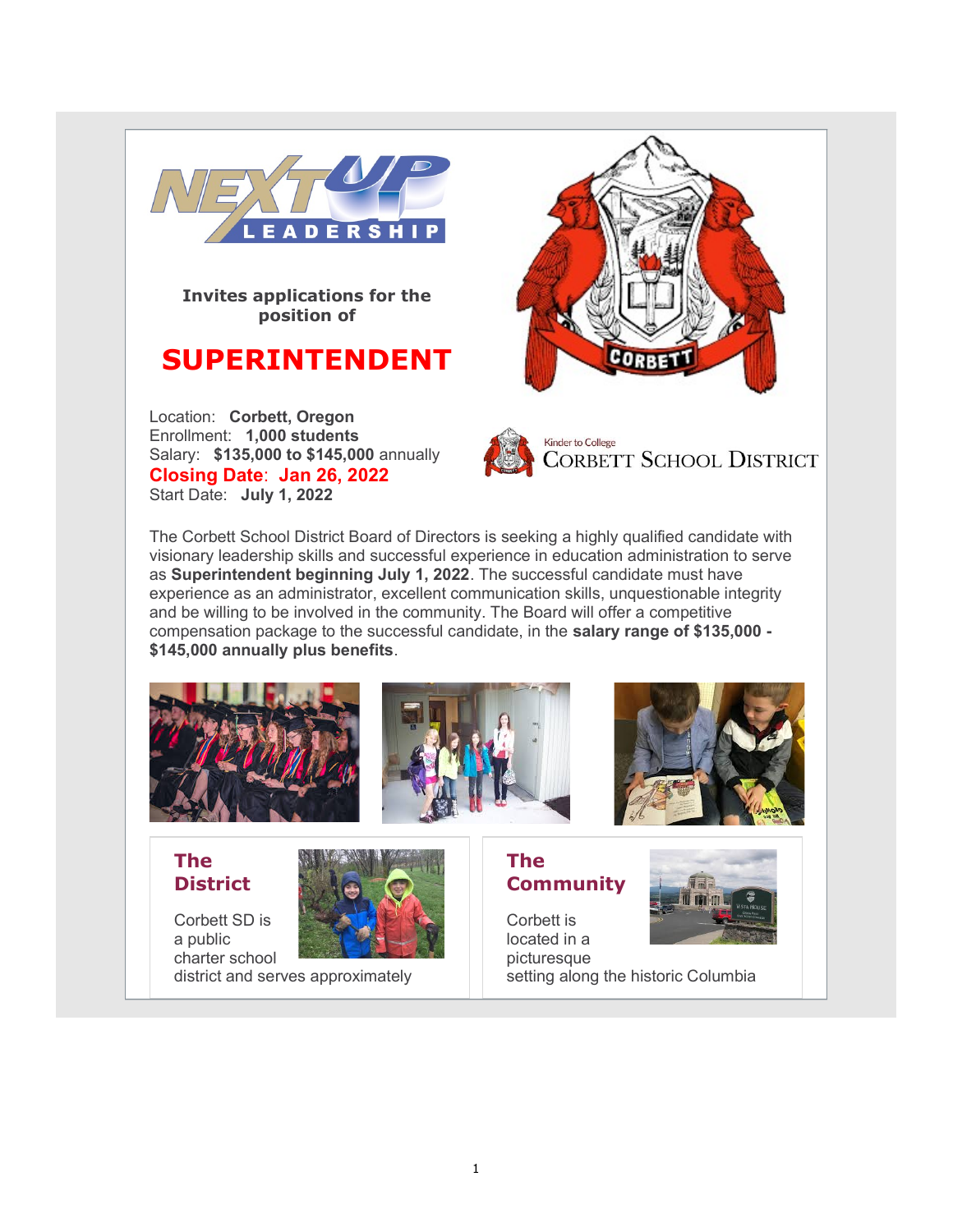1,000 students in grades K - 12. District schools include one high, one

middle, one grade, and one K - 8 school. The District employs a staff of 58 licensed staff, 27 classified staff, nine confidential and five administrative staff. The District projects a general fund budget of approximately \$19 million.

Corbett SD is widely recognized as one of the highest performing districts in Oregon serving students in two schools: Corbett Schools and Corbett Arts Program with Spanish.

The district embraces a continuous progress model, multi-age instruction, place-based education, as well as a rigorous program known as Advanced Placement (AP) for ALL at the high school level. The AP for All program has received national attention with recognition by Newsweek and The Washington **Post.** Both publications identified Corbett HS as one of the top 10 schools for AP participation in the nation.

Corbett SD Website

River Highway at the entrance to the beautiful Columbia River Gorge, just 22 miles east of Portland. Primarily a rural setting, with an ever increasing bedroom community for people who work in Portland, Corbett SD is the primary employer in the area. Yearround skiing at Mt. Hood is less than one hour away and the Oregon Coast Beaches are less than a twohour drive.

### Travel Oregon - Corbett website





### The Position

The successful candidate must hold or qualify for an Oregon superintendent's license, hold a valid driver's license, have a background in teaching and building administration (instructional leadership) and provide proof of compliance with OAR 333-019-1030 (COVID-19 Vaccination Requirements for Teachers and School Staff).

The successful candidate must also demonstrate the following personal and professional qualities:

- Puts KIDS first; is committed to serving all kids K-12
- **Effective communication and listening skills**
- High degree of integrity/honesty with strong core values; culturally competent; respectful of all groups
- Understands Oregon school finance, demonstrates sound fiscal management and strong budgeting skills
- Ability to build and sustain strong, effective family/staff/community partnerships that impact student success
- Engages in community dialogue; works well with others; strong collaborator that empowers students, staff, parents and community members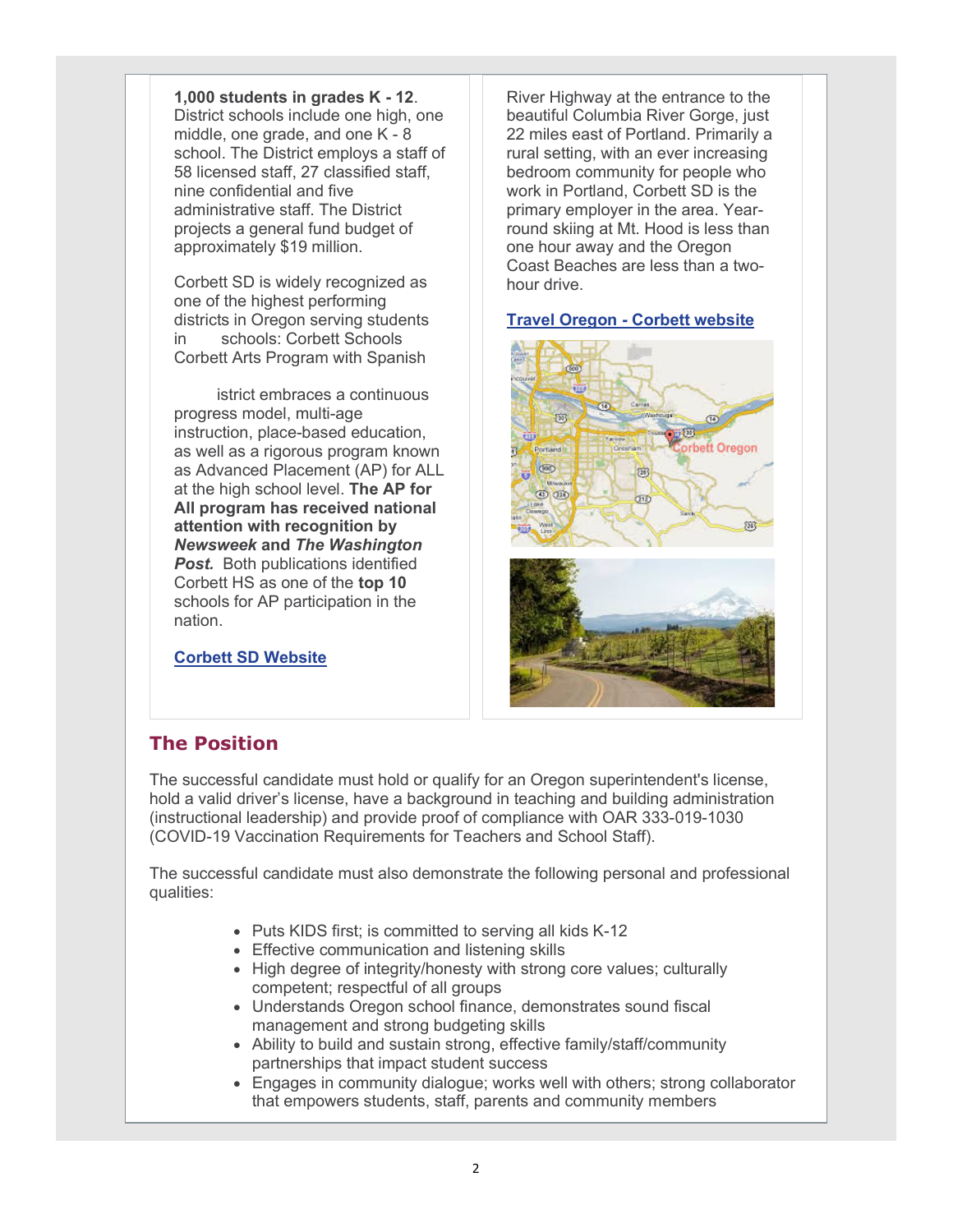- Adept at problem solving; proven ability to make tough decisions when necessary and effectively communicate the reasons (transparency)
- Is personable/approachable while keeping an open mind
- Highly visible in our community and schools
- Demonstrated commitment to mental health
- Demonstrable experience developing, leading and/or initiating policies or initiatives that seek to build and enhance an inclusive culture through equitable practices and the recognition that our strength is enhanced as our diversity is increased

### Application Requirements

- Completed Application form
- Current resume
- Cover letter of interest
- 3-5 current letters of reference
- Copy of administrator license or proof of eligibility to obtain one
- A statement about how you meet the qualities and qualifications set by the Board (in narrative form, no longer than 500 words

## Search Calendar (tentative)

#### Jan 26, 2022 Close Applications

Jan 27-Feb 2 Review Applications Feb 3-14 Reference checks Feb 15-19 Conduct interviews Mar 10-11 Finalist Forum & 2nd Interview Mar 17 Announce selection July 1, 2022 Begin employment

The District is an equal opportunity employer and educator.

### How to Submit an Application

Application packets are submitted to Oregon School Boards Association – Executive Search OSBA JOB BOARD (www.osba.org/execjobs) via the Revelus application portal (see the link below). All applicants will submit a candidate profile (completed when you create your Revelus account) and a completed application, as well as upload the other application material documents to the application portal. The application packet must be submitted by 5pm on the closing day.

### OSBA Revelus Portal - Corbett SD Supt Application

### More Information About Position & Process

Regarding the position, contact: Milt Dennison, Search Consultant (OSBA) mdennison1956@gmail.com • 503.334.6536

Regarding the application process, contact: Sarah Herb, Executive Search and Events Specialist sherb@osba.org • 503.400.3047 (direct) • 800.578.6722 • 503.588.2813 (Fax)